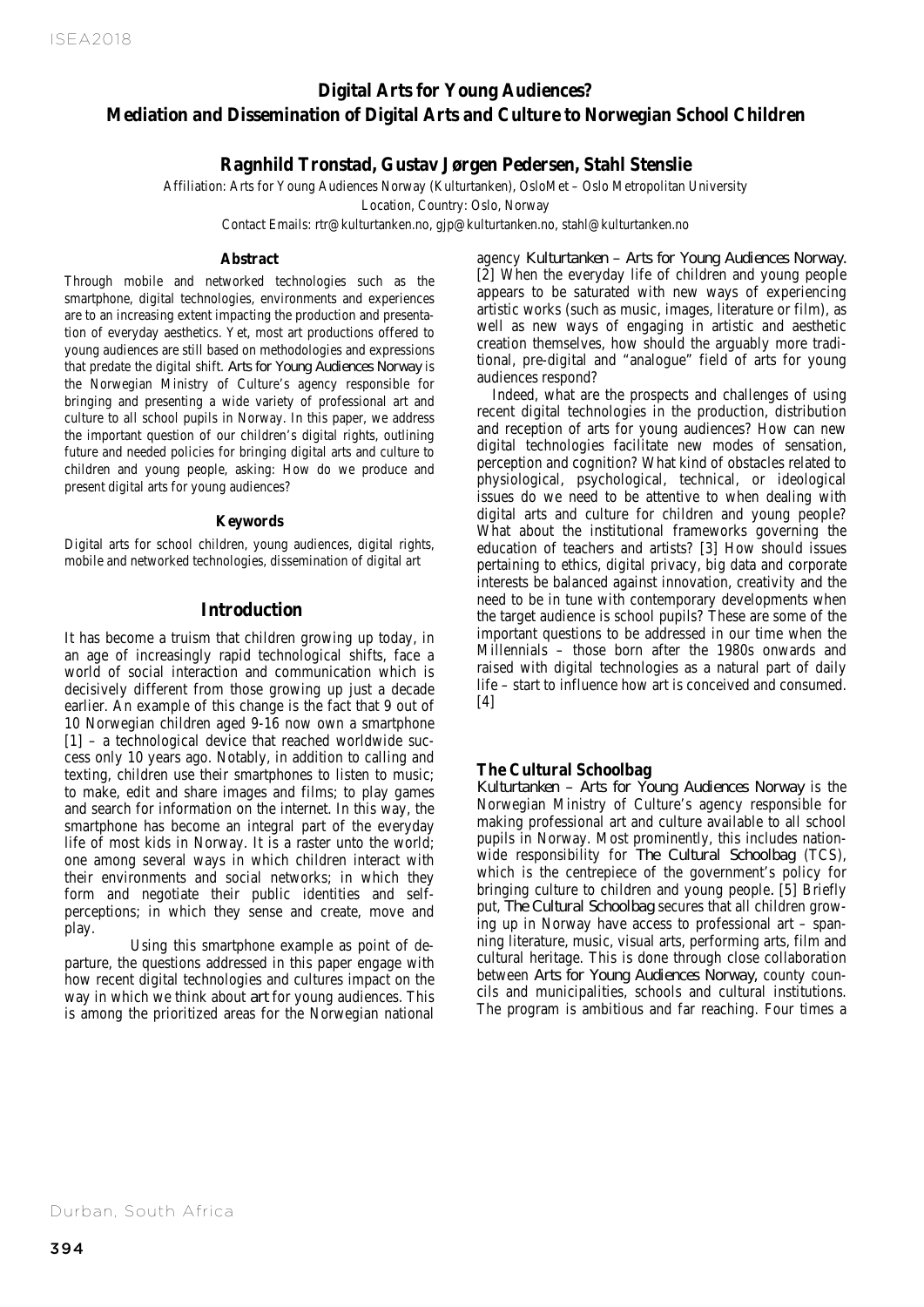year in average, 3300 schools, including 870 000 school pupils in the country are visited by professional musicians, writers, theatre companies, dancers, artists and other cultural producers through *The Cultural Schoolbag.* The explicit political aim is to provide all children living in Norway with a shared frame of reference and joint experiences, irrespective of their nationality, address, wealth and social background. It is held that artistic and cultural expression can transcend norms, languages and social identities, and in this way, be a force for democracy that ideally can be felt far beyond our national borders, reaching out into the world.

While *Arts for Young Audiences* is an agency of the Ministry of Culture, it also works very closely with the Ministry of Education and Research, which is responsible for the institutions where TCS is implemented, namely the schools. In addition to being responsible for TCS, *Arts for Young Audiences* will provide advice and other services to the central government authorities involved in the culture and education sectors, thus helping to establish a political framework and working to improve national initiatives.

Bringing arts and culture into the framework of schools and primary education is a growing field in Scandinavia and the Baltic region. Related organizations in an international context are for example the Irish *Arts in Education* [6], the American *Young Audiences Arts for Learning* [7], and various other national programmes. The common challenge for them all is how to grapple with the emerging digital habits of children, understanding how these habits influence and transform how children and youth perceive, approach and interact with contemporary artistic and cultural forms.

#### **Digital Arts in** *The Cultural Schoolbag*

As UNICEF puts it, "digital technology is an irreversible fact of our lives". [8] The receptivity with which new media genres, platforms and formats are taken up by young people, effortlessly appropriated, applied and integrated into their lives and minds is impressive. In this situation, not to acknowledge the obvious impact of digital media on contemporary culture would be foolish, even irresponsible. Thus, *Arts for Young Audiences* is currently discussing how digital arts and culture could be included and added to the other six cultural fields covered by *The Cultural Schoolbag*. However, before we can start drafting such a scenario, there are a number of conceptual challenges to be discussed. First of all, as digital media have become an integral part of the production, distribution and reception of works within all the other genres, what would our rationale be to add "digital arts and culture" as a separate category? Perhaps "the digital" should rather be included as a dimension to be addressed within each of the other, already existing genres?

In the event that we add digital arts and culture as a separate category to the other six, it would encompass a wide range of genres, from robotics; software art; interactive literature; social media art; video games and game art; virtual, augmented and mixed reality works; computer generated music and sound art; to the educational use of digital technology, such as augmented reality (AR), in mediating cultural heritage. However, if we instead choose



Figure 1. School children wearing the Hololens system while interacting with Minecraft models.

to include the digital as a dimension within each of the six genres that are already covered in *The Cultural Schoolbag*, we must be careful not to reduce its role to be a mere mediational tool in the nationwide distribution and mediation of essentially non-digital works of art. While potentially being able to reach a wider audience, this solution runs the risk of reducing the artistic quality of the mediated work, resulting in an audience experience of a comparatively low aesthetic quality. This would be counter-productive to *Arts for Young Audiences'* primary mandate which is to enhance the artistic *and* mediational quality of *The Cultural Schoolbag.* To this end, digital media should be employed as a mediating tool only to the extent that the dimensions it adds to the artwork function to enrich or enhance, rather than reduce, the aesthetic experience of the work. This is a rather ambitious goal, but a necessary way to proceed if we are to explore the full potential of digital media in the mediation of art to young audiences.

One example of such an approach is the collaboration with the cultural heritage project *Borgarsyssel*. [9] Here, schoolchildren use *Minecraft* as a tool in building and reimagining the old Viking settlement in the Norwegian city Sarpsborg. To add to the project's disseminative quality we developed a tool to export the *Minecraft* models into the *Microsoft Hololens* display system. (Figure 1) Seeing the *Borgarsyssel* models in augmented reality extended the perceptual cues and qualities of the project by adding an immersive dimension. In our digital lab setting, this positively influenced the schoolchildren's involvement and increased their level of engagement.

 A related, but different, aspect to explore in this respect is the mediation of artistic methods – of artistic practice – for example, musical composition. *Arts for Young Audiences'* predecessor *The National Touring Concerts* launched in 2015 an educational video game called *Lyderia*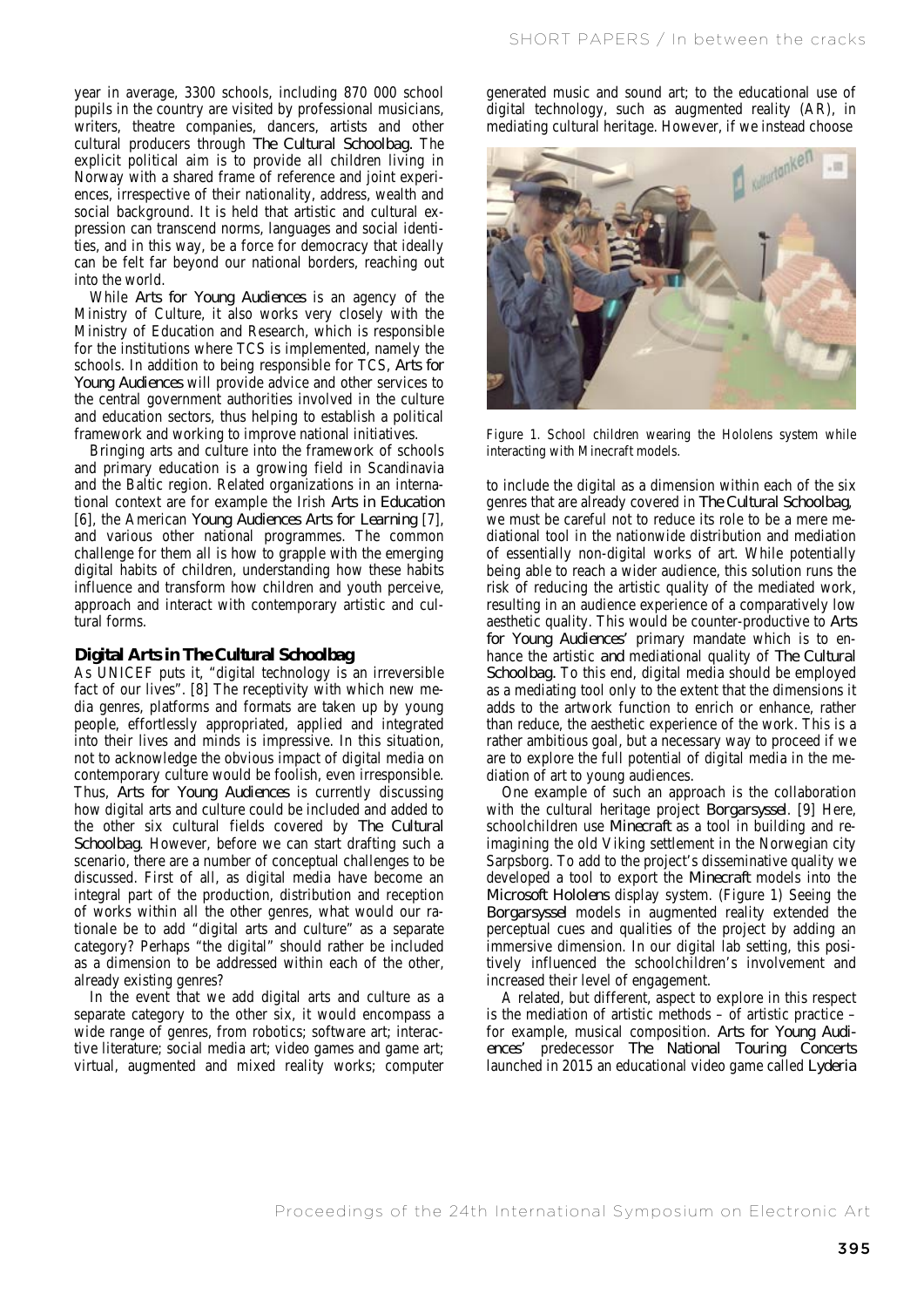[10] (translating to "*Soundia"*), in which pupils learn to compose small pieces of music as part of a challenging, yet encouraging, structure of puzzle solving. The game is available for free, and has so far been played by more than 30 000 pupils and teachers.

Finally, digital arts and culture must be present in *The Cultural Schoolbag* as aesthetic and cultural artefacts in their own right. *Arts for Young Audiences'* mandate states that the *The Cultural Schoolbag* shall interact with the schools' educational plans, meaning that it should maintain a supportive, but never subordinate, role. Experiencing art works that ponder and play with technology, providing insight into fields such as, for example, robotics, artificial intelligence, neuroscience or biology might instigate reflection, wonder and fascination in a young audience vis á vis our technological presence and future. This exemplifies how the aesthetic experience of art works may in itself inspire the children to engage in further learning, without the artists being expected to compromise their artistic autonomy in the process.

### **Outlook: Digital Art Futures and Framing the Digital Rights of Children**

Through mobile and networked technologies such as the smartphone, digital technologies, environments and experiences are impacting both the production and presentation of everyday aesthetics. Yet, in a Scandinavian context, most art productions offered young audiences are based on methodologies and expressions that predate the digital shift. The fact that they seldom relate to the digital lives of children are possible reasons why feedback from children in schools often report artistic experiences to be irrelevant or simply 'boring'. [11] Another obstacle when it comes to the potential impact of digital technologies within a compulsory educational system is that few art teachers have experience with the creation of digital forms of art. [3]

The virtual space of online, social media is indeed a representational space, but, put in the formula of Lefebvre, also a lived and a real space. [12] Thus, the young audiences and the Millennials perceive their digital everyday life as *real*. Where others see the flickering of the screen, young audiences perceive it as an experiential reality. As Latour puts it, the more digital, the less virtual (as unreal), and the more material a given activity becomes. [13] [14].

Currently one out of three Internet users are children. [8] One could argue that in a world where digital technologies are becoming a natural everyday component and basic need, opening up to digital arts and the possibilities of interactive and co-creative experiences is becoming a question of children's rights. "The Convention on the Rights of the Child," Article 29, states that '*The education of the child shall be directed to … (a) The development of the child's personality, talents and mental and physical abilities to their fullest potential…*'. [15] Further, Article 31 states '*State parties shall respect and promote the right of the child to participate fully in cultural and artistic life and shall encourage the provision of appropriate and equal opportunities for cultural, artistic, recreational and leisure* 

*activity*.' These are powerful statements written in predigital times. Now, in a world marked by digital tools and an everyday online presence in Social Media (SoMe), children's access to experiences such as digital arts ought to be recognized as a most natural and self-evident element. So far, however, it is not. Thus, in a world experiencing a tsunami of cultural changes [16], initiatives and international forums such as ISEA are needed to frame and further the fundamental debate about how to make and disseminate digital arts for young audiences.

### **References**

[1] Norwegian Media Authority. (2016). *Barn og medier 2016 (Children and Media 2016)*. http://www.barnogmedier2016.no/mediehverdagen p. 18. Downloaded 21.1.2018

[2] http://www.kulturtanken.org

[3] Filimowicz, M. & Tzankova, V.. (2017). *Teaching Computational Creativity*. Cambridge University Press.

[4] Pedró, Francesc. (2006). *THE NEW MILLENNIUM LEARNERS: Challenging our Views on ICT and Learning*. OECD-CERI. http://www.oecd.org/edu/ceri/38358359.pdf Downloaded 311.2018

[5] https://www.artsforyoungaudiences.no/

[6] http://artsineducation.ie/

[7] Young Audiences Arts for Learning, www.youngaudiences.org

[8] UNICEF. (2017). *The State of the World's Children 2017: Children in a Digital World*.

https://www.unicef.org/publications/index\_101992.html Downloaded 21.1.2018

[9] https://ostfoldmuseene.no/stikkord/minecraft/

[10] https://www.lyderia.no/

[11] Breivik, J.-K. & Christophersen, C. (eds.) (2013). *Den kulturelle skolesekken (The Cultural Schoolbag)*. Arts Council Norway.

[12] Lefebvre, Henri. (1991). *The Production of Space*. Blackwell.

[13] Latour, Bruno. (2011). *Networks, Societies, Spheres: Reflections of an Actor-Network*. International Journal of Communication 5 (2011), p. 796–810.

[14] Bautista, S. S. (2013). *Museums in the Digital Age: Changing Meanings of Place, Community, and Culture*. Rowman & Littlefield.

[15] UNESCO. (2006). *Road Map for Arts Education. The World Conference on Arts Education: Building Creative Capacities for the 21st Century*.

http://www.unesco.org/fileadmin/multimedia/HQ/CLT/CL

T/pdf/Arts\_Edu\_RoadMap\_en.pdf Downloaded 21.1.2018 [16] Anne Bamford. (2017). *The Role of Arts in a Changing Educational Landscape*.

http://artsineducation.ie/wp-content/uploads/Anne-Bamford-Essay-1.pdf Downloaded 21.1.2018